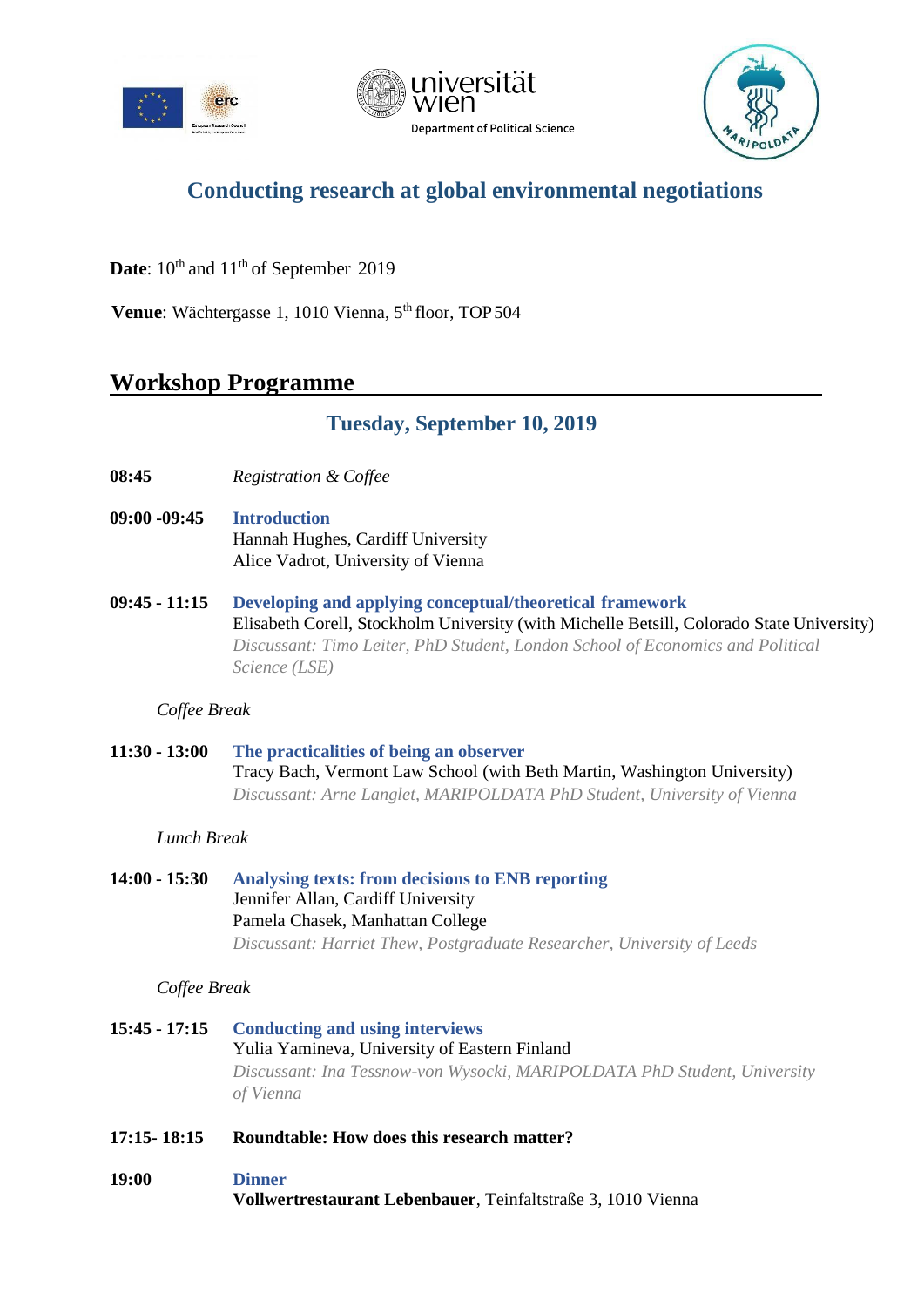### **Wednesday, September 11, 2019**

**08:45** *Coffee*

**09:00 -10:30 The ethics of researching Indigenous Peoples** Marcela Vecchione Gonçalves, The Senior Center Amazonian Studies (NAEA/UFPA) *Discussant: Ina Tessnow-von Wysocki, MARIPOLDATA PhD Student, University of Vienna*

### *Coffee Break*

**10:45 - 12:15 Ethnography** Kim Marion Suiseeya, Northwestern University *Discussant: Harriet Thew, Postgraduate Researcher, University of Leeds*

### *Lunch Break*

**13:15 - 14:45 Collaboration and multi-sited ethnography/joining up sites** Noella Gray, University of Guelph (with Catherine Corson, Lisa M. Campbell, Peter R. Wilshusen, Rebecca L. Gruby and Shannon Hagerman) *Discussant: Timo Leiter, PhD Student, London School of Economics and Political Science (LSE)*

**14:45 - 16:00 Side events at international environmental conferences** Jennifer Bansard, University of Potsdam *Discussant: Arne Langlet, MARIPOLDATA PhD Student, University of Vienna*

*Coffee Break* 

**16:15 - 17:15 Roundtable: What's next?**

#### **Conduct of each Session (1h30)**

- $\geq 15$  min introduction by chapter author(s)
- $\geq 10$  min PhD discussant
- $\geq 1$ h discussion